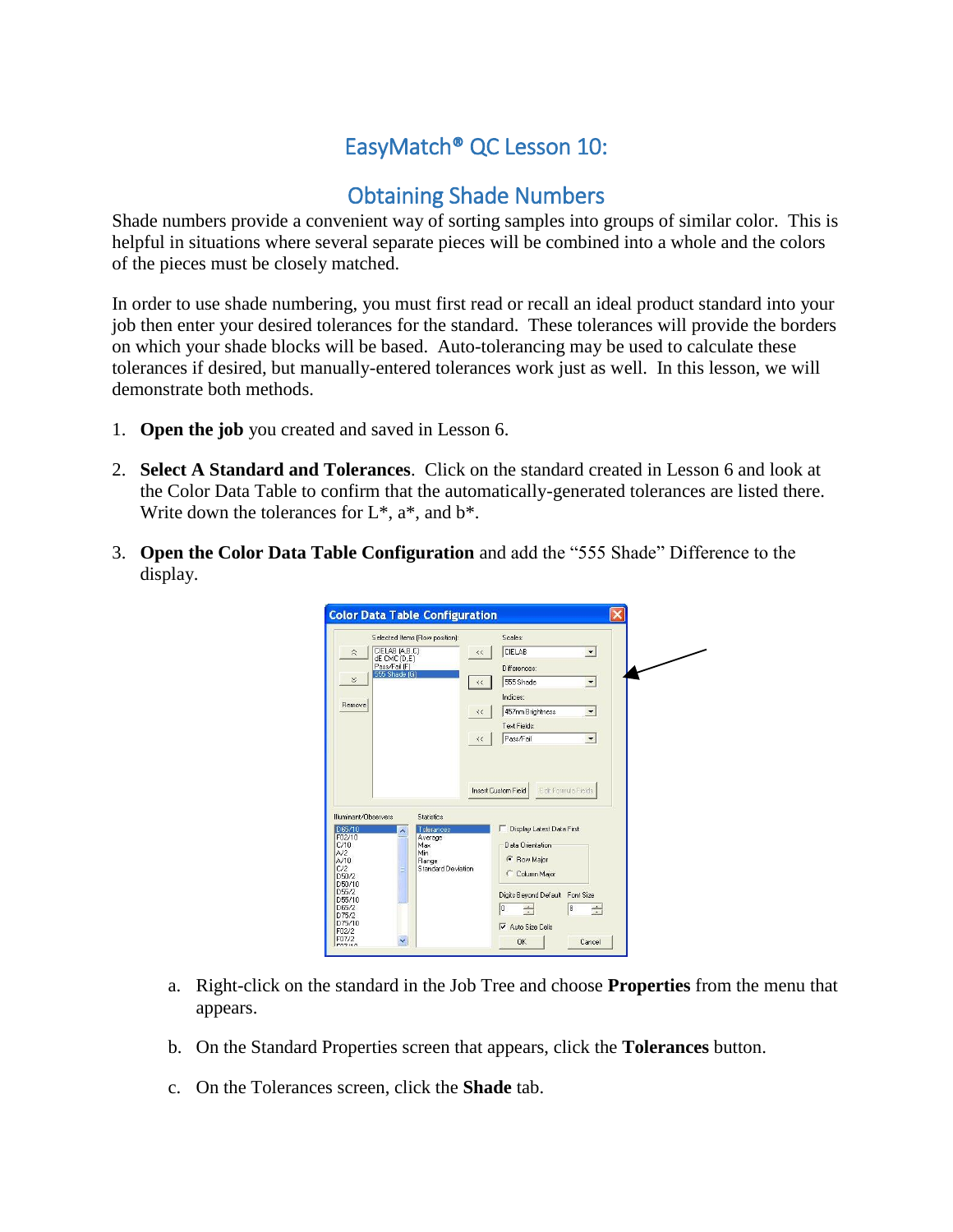| Illuminant/Observer:            | Autotolerancing                                                                                                              |
|---------------------------------|------------------------------------------------------------------------------------------------------------------------------|
| $\mathbb{I}^*$<br> 0 <br>D65/10 | Commercial Factor:                                                                                                           |
| 0 <br>$a^*$                     | 0.75<br>Autotolerance Correction factor:                                                                                     |
| $b^*$<br>ld                     | I:c Ratio:<br>2<br>:1                                                                                                        |
| Shade Blocks:<br>1              | [For automatic tolerancing only. The I:c<br>ratio used for calculating dE CMC is set<br>using Options/Adjust Scale Factors.) |
|                                 | Calculate<br>Clear                                                                                                           |

- d. Drop down the box next to Shade Blocks and select the number of shade blocks you wish to have fit inside your tolerance. For this lesson, select 5.
- e. Look at tolerances you wrote down in Step 2. If the positive and negative values for each parameter  $(L^*, a^*,$  and  $b^*)$  do not match exactly, calculate the average of the two.

*Note: If we had not already automatically generated tolerances for this standard in Lesson 6, you could do so now on the Shade tab by clicking the Calculate button.*

- f. Enter the average number for  $L^*$  into the First Trace tolerance box.
- g. Enter the average number for a\* into the Second Trace tolerance box.
- h. Enter the average number for b\* into the Third Trace tolerance box.

*Note: Do NOT divide your overall tolerance by the number of shade blocks. The software will do this for you.*

| Illuminant/Observer:                       | Autotolerancing                                                                                                              |
|--------------------------------------------|------------------------------------------------------------------------------------------------------------------------------|
| 1.76<br>$\mathbb{I}^*$<br>D65/10           | Commercial Factor:                                                                                                           |
| 1.75<br>$a^*$                              | 0.75<br>Autotolerance Correction factor:                                                                                     |
| $b^*$<br>1.47                              | Ite Ratio:<br>12<br>:1                                                                                                       |
| Shade Blocks:<br>5<br>$\blacktriangledown$ | (For automatic tolerancing only. The I:c<br>ratio used for calculating dE CMC is set<br>using Options/Adjust Scale Factors.) |
|                                            | Calculate<br>Clear                                                                                                           |

i. Click **OK** twice to accept the shade tolerances. They will not be shown in your Color Data Table, but will be used in calculating the shade numbers that will be displayed for each sample read.